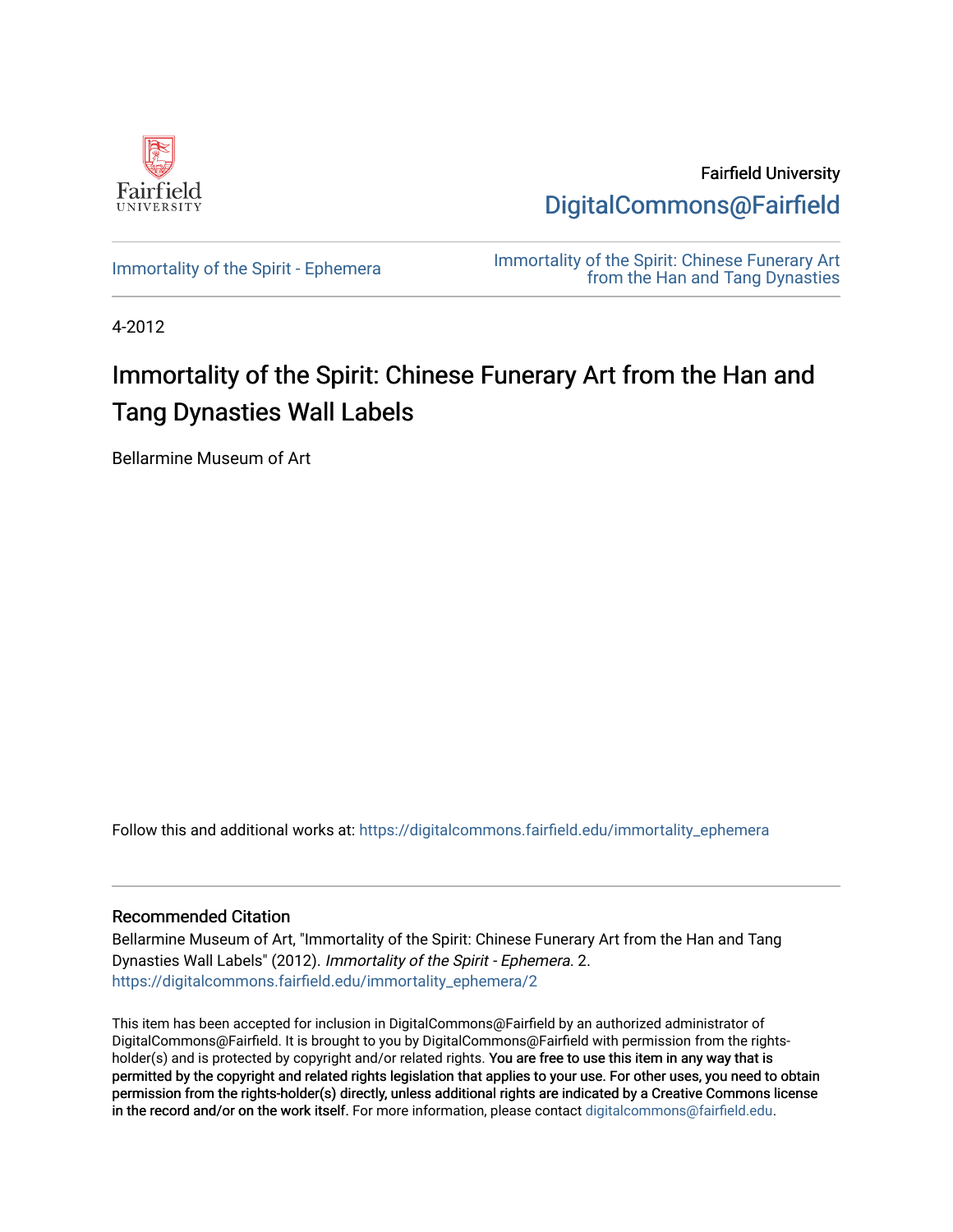#### **Sancai Glazed Horse**

Tang dynasty (618-907) Glazed earthenware From the collection of Jane and Leopold Swergold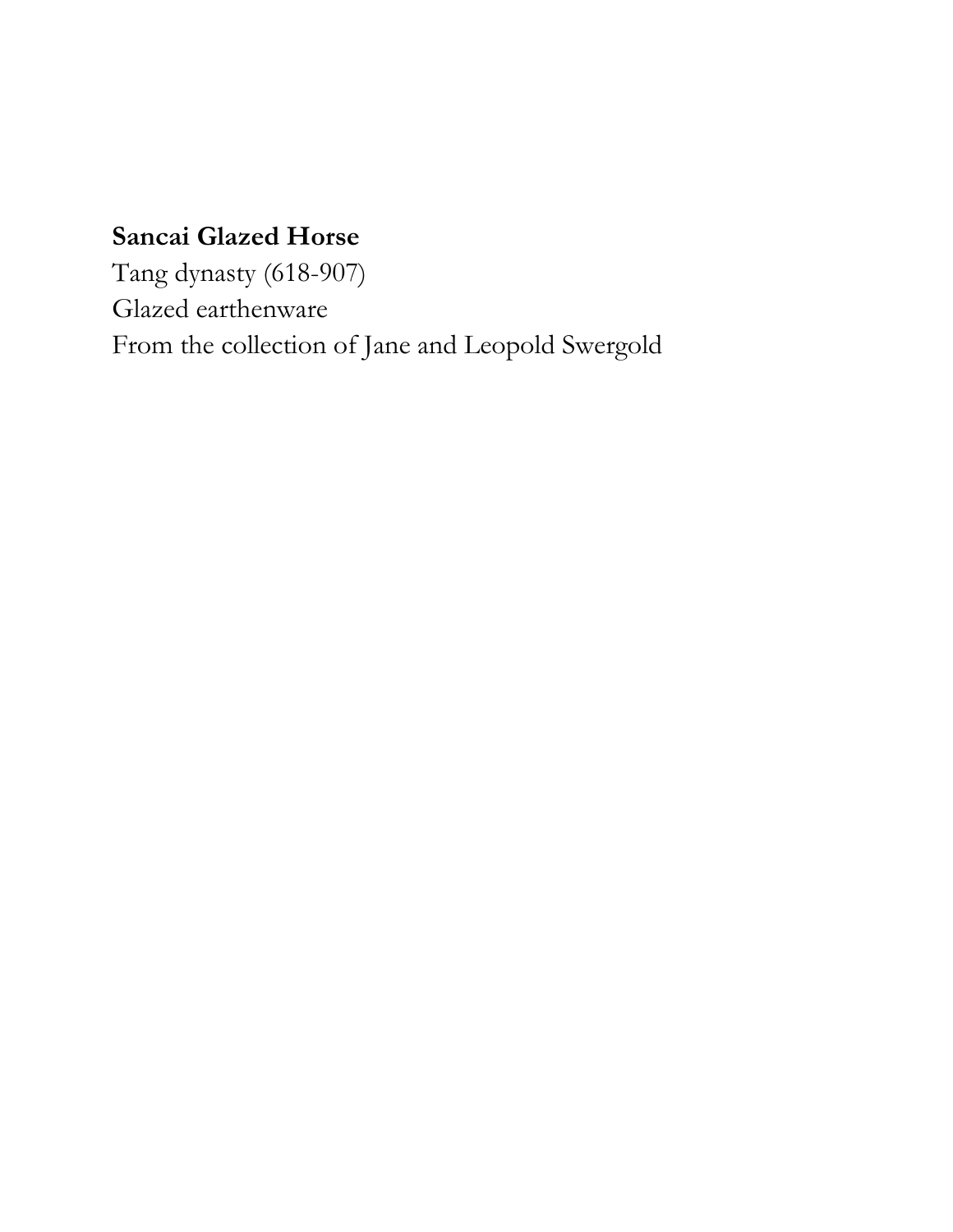#### **(from left to right) Pair of Sancai Glazed Grooms**

Tang dynasty (618-907) Glazed earthenware Bellarmine Museum of Art. Gift of Leo Swergold in honor of Jane Swergold, Adjunct Professor, Department of Interior Design (University College), 2011

#### **Ox and Cart**

Tang dynasty (618-907) Earthenware From the collection of Jane and Leopold Swergold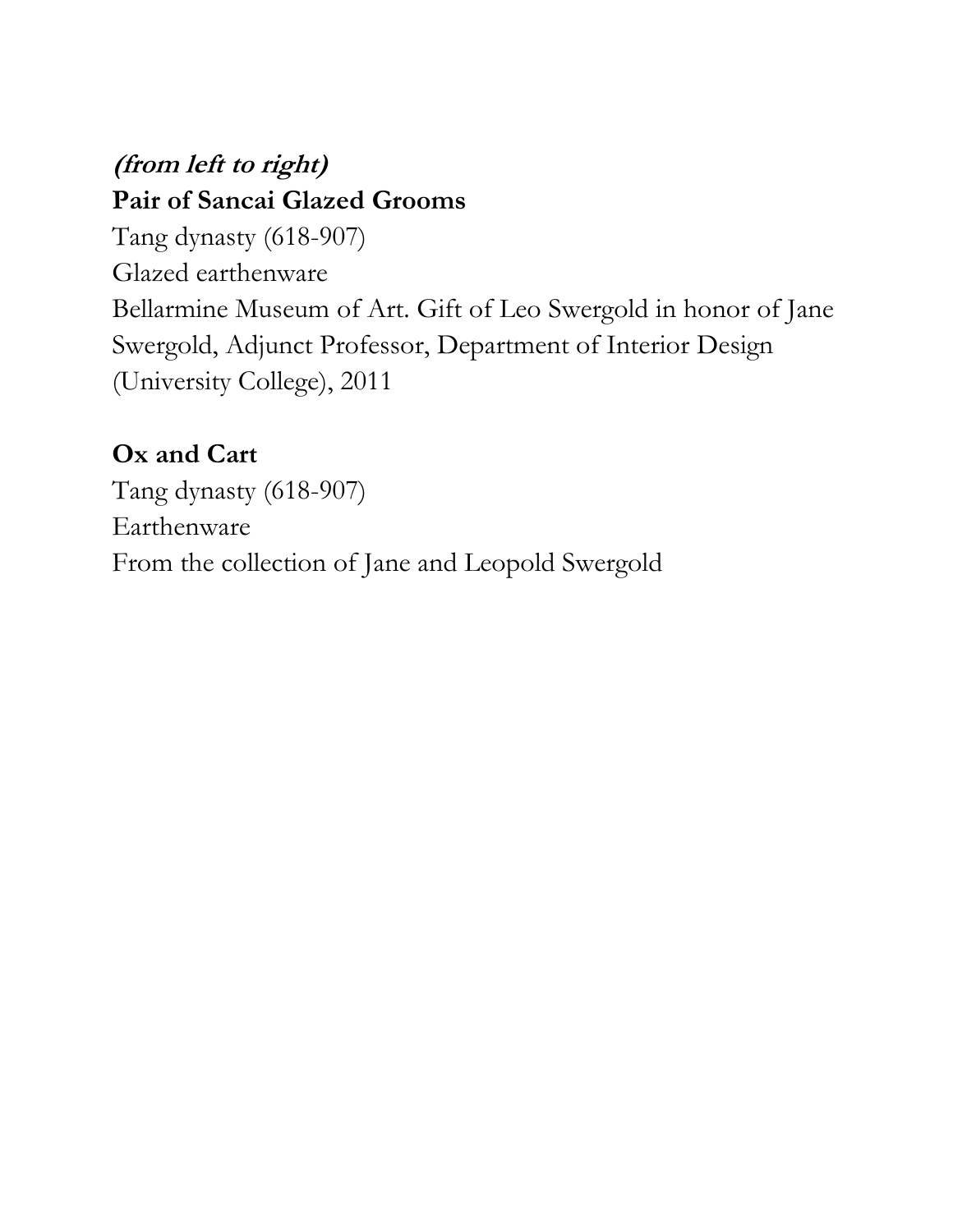## **(top row, from left to right) Seated Story Teller** Han dynasty (206 BCE-220 CE) Earthenware From the collection of Jane and Leopold Swergold

#### **Figure of a Soldier**

Tang dynasty (618-907) Painted earthenware Bellarmine Museum of Art. Gift of Leo Swergold in honor of Jane Swergold, Adjunct Professor, Department of Interior Design (University College), 2011

#### **Figure of a Dancer**

Eastern Han dynasty (25-220) Sichuan red pottery with traces of white slip and buff colored earth encrustation from burial From the collection of Jane and Leopold Swergold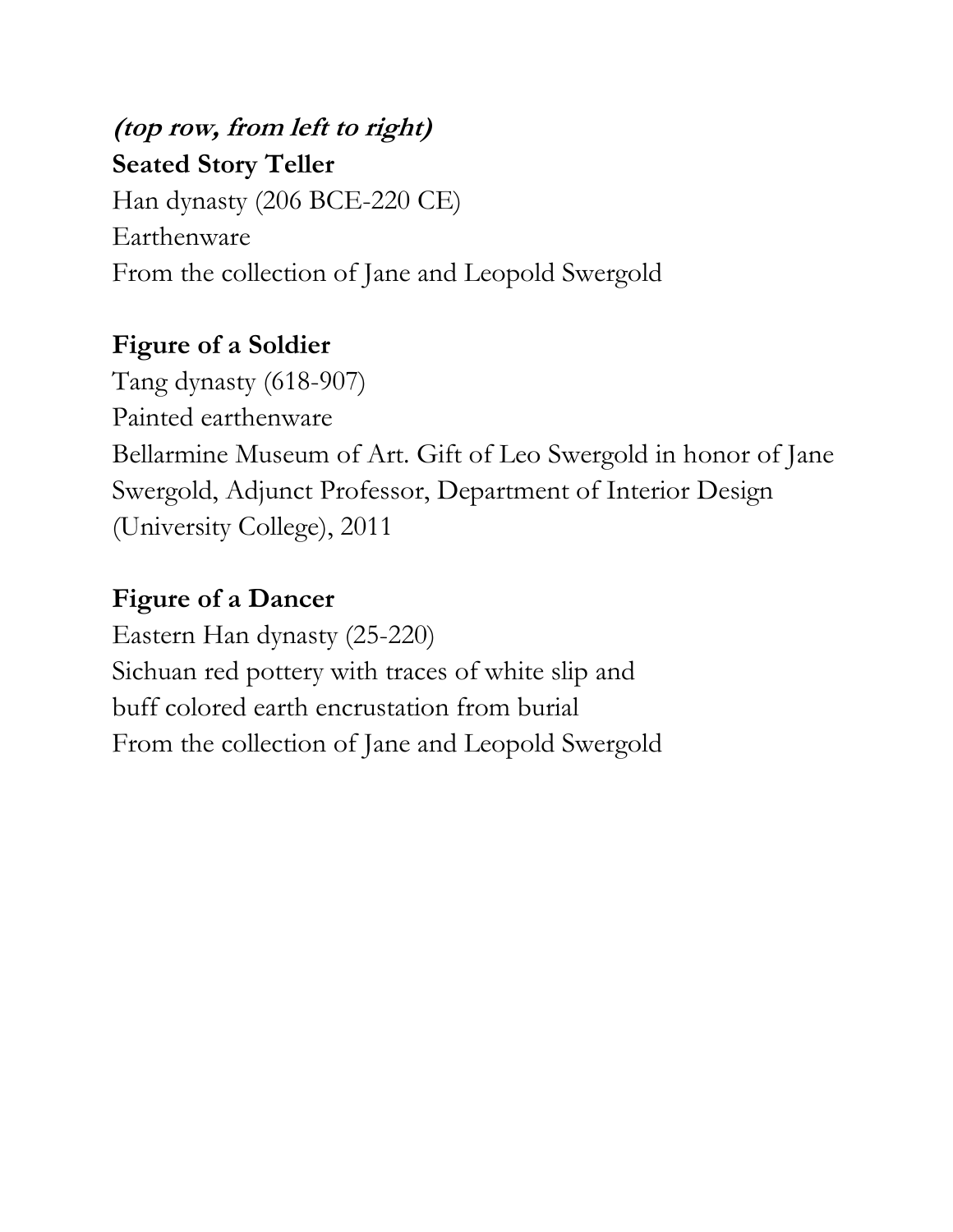# **(bottom row, from left to right)**

**Figure of a Male Mannequin**

Han dynasty (206 BCE-220 CE) Painted earthenware From the collection of Jane and Leopold Swergold

### **Sichuan Qin Player**

Han dynasty (206 BCE-220 CE) Sichuan red pottery Bellarmine Museum of Art. Gift of Leo Swergold in honor of Jane Swergold, Adjunct Professor, Department of Interior Design (University College), 2011

### **Figure of a Standing Court Lady**

Tang dynasty (618-907) Earthenware with remains of white slip and pigments; From the collection of Jane and Leopold Swergold